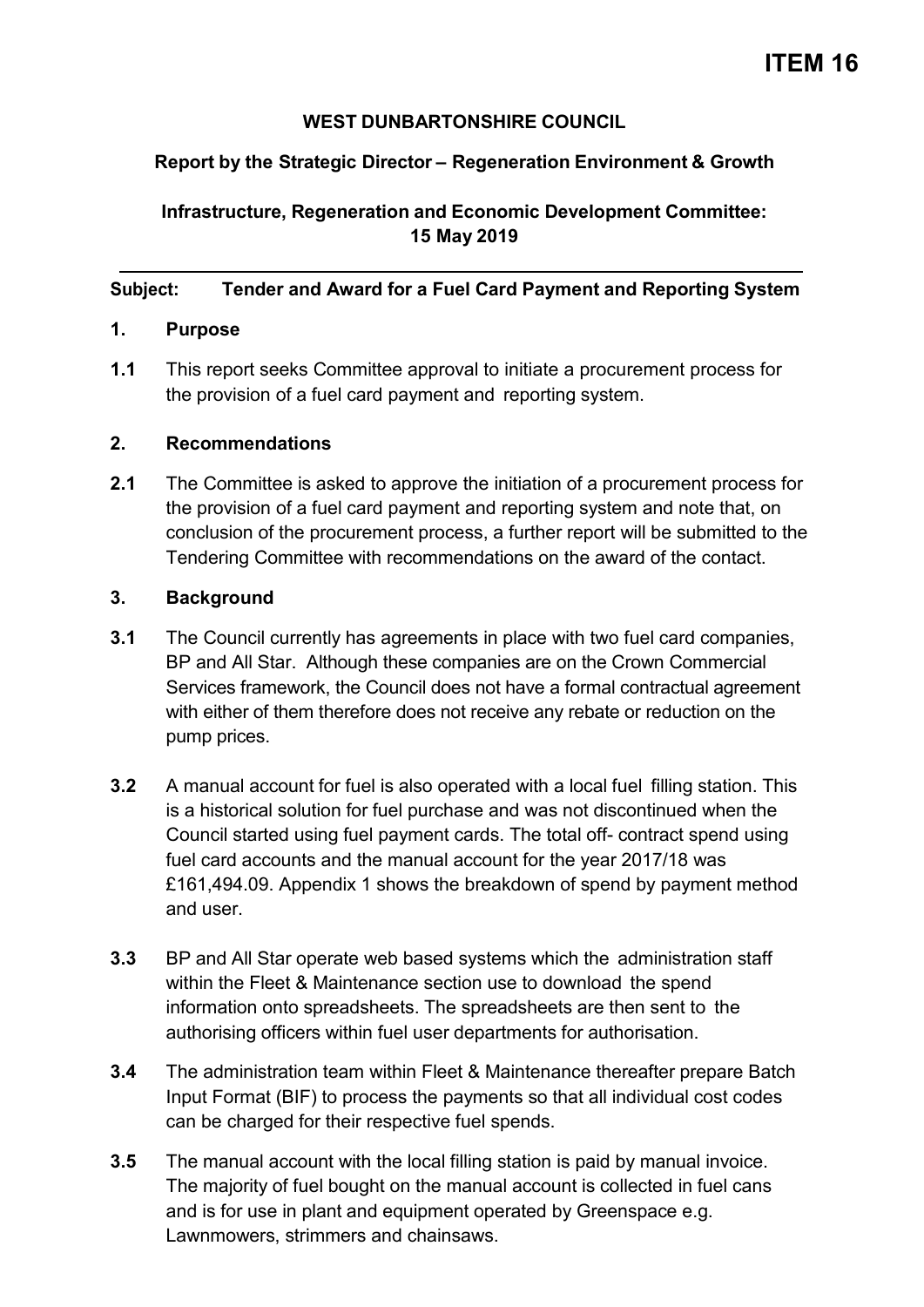#### **4. Main Issues**

**4.1** In the financial year 2017/18 £15,078.59 of unleaded petrol was purchased from the local filling station. In the same financial year £115,078.38 of diesel was purchased across all accounts and paid at filling station forecourt pump prices and, in addition, incurred fuel card charges.

This cost could have been reduced if the vehicles used the Council's own bunkered diesel fuel stock which is held within our depots at Elm Rd and Richmond Street. The cost per litre of the Council's bunkered fuel is significantly lower than the forecourt pump prices and does not incur a card fee.

- **4.2** All three accounts BP, All Star and the local filling station, require a considerable amount of administration time.
- **4.3** The bunkered diesel fuel stock held in the Council's depots is rarely accessed out with normal working hours despite 24 hour access being available. A procedure will therefore be put in place to ensure that Council vehicles requiring diesel fuel out of hours can access the bunkered fuel.
- **4.4** The current methods of purchasing fuel through fuel cards and by manual accounts at local filling stations are not cost effective and are time consuming to administer. Having a single fuel payment system instead of the three accounts we are currently using would reduce the administration time. The spend would be recorded in the one system which would make it more user friendly, more transparent to audit and provide reports on spend. A new fuel card payment system would also enable us to issue cards that would prohibit the purchase of diesel to ensure users use the Council's bunkered diesel.
- **4.5** In order to ensure compliance with Standing Orders and Financial Regulations and demonstrate best value, the fuel card payment and reporting system requires to be subject to a tendering exercise and a formal contract awarded to the most economically advantageous tenderer.

### **5. People Implications**

**5.1** There are no people implications associated with this report.

### **6. Financial and Procurement Implications**

**6.1** In 2017/18, the Council's total spend on vehicle fuel was £926,662 of which £161,494.09 was expended through fuel cards and the manual account. The budget for vehicle fuel in 2019/20 is £1,007,045. All procurement activity carried out in excess of £50,000 is subject to a contract strategy. The contract strategy for the procurement of a fuel card payment and reporting system will be produced by the Capital Investment Scoping Officer and the Corporate Procurement Unit in close consultation with the Fleet & Maintenance section. .